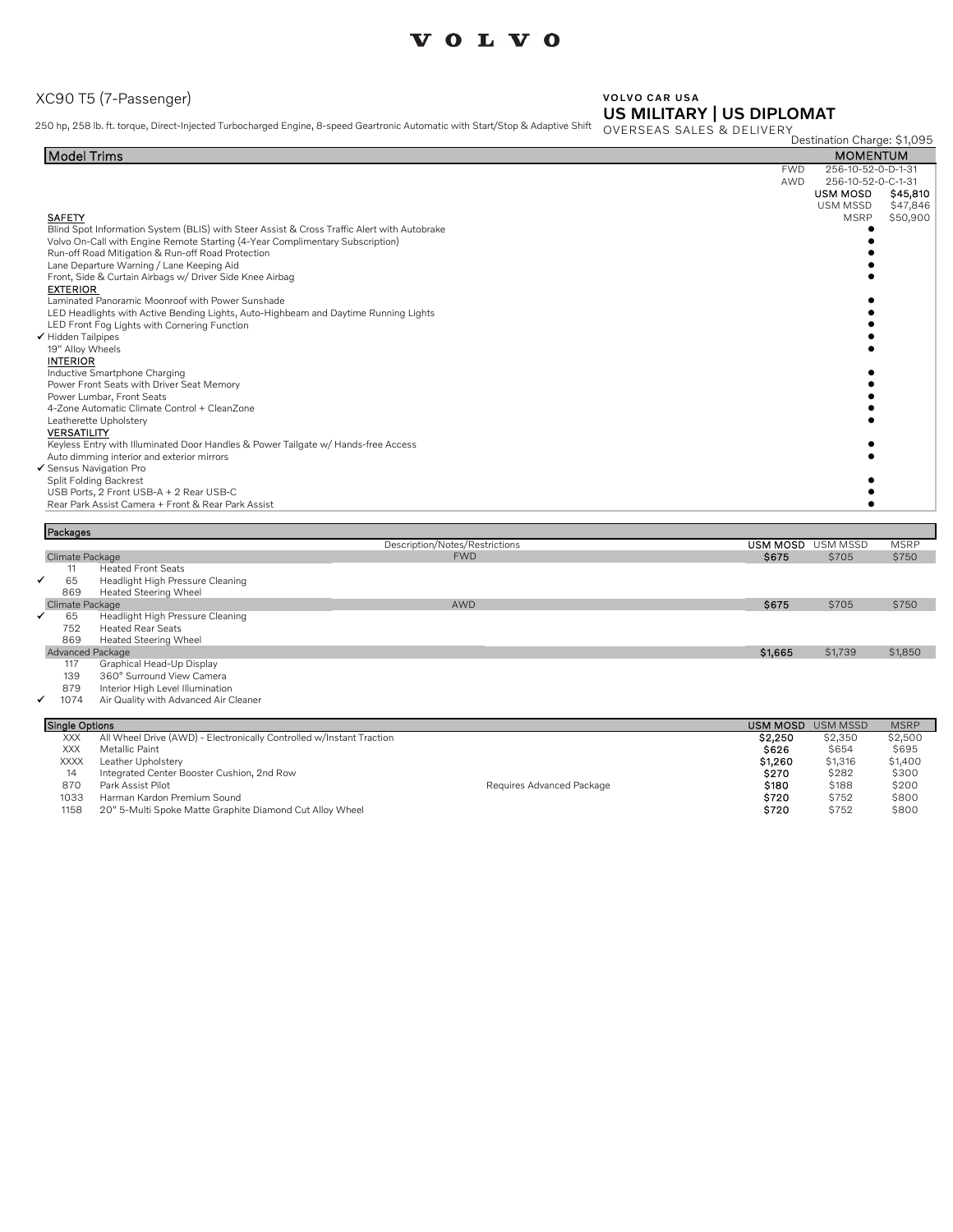#### XC90 T6 AWD (7-Passenger)

316 hp, 295 lb. ft. torque, Direct-Injected Turbo & Supercharged Engine, 8-speed Geartronic Automatic with Start/Stop & Adaptive Shift

## VOLVO CAR USA US MILITARY | US DIPLOMAT

Destination Charge: \$1,095 OVERSEAS SALES & DELIVERY

| <b>Model Trims</b>                                                                          | <b>MOMENTUM</b>             | <b>INSCRIPTION</b>          |
|---------------------------------------------------------------------------------------------|-----------------------------|-----------------------------|
|                                                                                             | 256-A2-52-0-C-1-31          | 256-A2-53-0-C-1-31          |
|                                                                                             | <b>USM MOSD</b><br>\$52,470 | \$58,140<br><b>USM MOSD</b> |
|                                                                                             | USM MSSD<br>\$54,802        | <b>USM MSSD</b><br>\$60,724 |
| <b>SAFETY</b>                                                                               | <b>MSRP</b><br>\$58,300     | <b>MSRP</b><br>\$64,600     |
| Blind Spot Information System (BLIS) with Steer Assist & Cross Traffic Alert with Autobrake |                             |                             |
| Volvo On-Call with Engine Remote Starting (4-Year Complimentary Subscription)               |                             |                             |
| Run-off Road Mitigation & Run-off Road Protection                                           |                             |                             |
| Lane Departure Warning / Lane Keeping Aid                                                   |                             |                             |
| Front, Side & Curtain Airbags w/ Driver Side Knee Airbag                                    |                             |                             |
| <b>EXTERIOR</b>                                                                             |                             |                             |
| Laminated Panoramic Moonroof with Power Sunshade                                            |                             |                             |
| LED Headlights with Active Bending Lights, Auto-Highbeam and Daytime Running Lights         |                             |                             |
| LED Front Fog Lights with Cornering Function                                                |                             |                             |
| ✔ Hidden Tailpipes                                                                          |                             |                             |
| 19" Alloy Wheels                                                                            |                             |                             |
| <b>INTERIOR</b>                                                                             |                             |                             |
| Inductive Smartphone Charging                                                               |                             |                             |
| Power Front Seats with Driver Seat Memory                                                   |                             |                             |
| <b>Heated Front Seats</b>                                                                   |                             |                             |
| 4-Zone Automatic Climate Control + CleanZone                                                |                             |                             |
| Leather Upholstery                                                                          |                             |                             |
| <b>VERSATILITY</b>                                                                          |                             |                             |
| Keyless Entry with Illuminated Door Handles & Power Tailgate w/ Hands-free Access           |                             |                             |
| Auto dimming interior and exterior mirrors                                                  |                             |                             |
| Sensus Navigation Pro                                                                       |                             |                             |
| USB Ports, 2 Front USB-A + 2 Rear USB-C                                                     |                             |                             |
| Rear Park Assist Camera + Front & Rear Park Assist                                          |                             |                             |
| <b>INSCRIPTION</b>                                                                          |                             |                             |
| Perforated Nappa Leather Upholstery (not with Tailored Wool Blend)                          |                             |                             |
| Ventilated Front Seats (not with Tailored Wool Blend)                                       |                             |                             |
| <b>Tailored Dashboard</b>                                                                   |                             |                             |
| Harman Kardon Premium Sound                                                                 |                             |                             |
| 20" Inscription Alloy Wheels                                                                |                             |                             |

| Packages              |                                                          |                                             |                          |         |             |
|-----------------------|----------------------------------------------------------|---------------------------------------------|--------------------------|---------|-------------|
|                       |                                                          | Description/Notes/Restrictions              | <b>USM MOSD</b> USM MSSD |         | <b>MSRP</b> |
| Lounge Package        |                                                          | Inscription Only                            | \$1,530                  | \$1,598 | \$1,700     |
| 384                   | Backrest Massage Front Seats                             |                                             |                          |         |             |
| 800126                | Headliner with A/B/C Pillars in Nubuck                   |                                             |                          |         |             |
| Climate Package       |                                                          |                                             | \$675                    | \$705   | \$750       |
| 65                    | Headlight High Pressure Cleaning                         |                                             |                          |         |             |
| 752                   | <b>Heated Rear Seats</b>                                 |                                             |                          |         |             |
| 869                   | <b>Heated Steering Wheel</b>                             |                                             |                          |         |             |
| Advanced Package      |                                                          | Momentum Only                               | \$1,665                  | \$1,739 | \$1,850     |
| 117                   | Graphical Head-Up Display                                |                                             |                          |         |             |
| 139                   | 360° Surround View Camera                                |                                             |                          |         |             |
| 879                   | Interior High Level Illumination                         |                                             |                          |         |             |
| 1074                  | Air Quality with Advanced Air Cleaner                    |                                             |                          |         |             |
| Advanced Package      |                                                          | <b>Inscription Only</b>                     | \$1,485                  | \$1,551 | \$1,650     |
| 117                   | Graphical Head-Up Display                                |                                             |                          |         |             |
| 139                   | 360° Surround View Camera                                |                                             |                          |         |             |
| 1074                  | Air Quality with Advanced Air Cleaner                    |                                             |                          |         |             |
| <b>Single Options</b> |                                                          |                                             | <b>USM MOSD USM MSSD</b> |         | <b>MSRP</b> |
| <b>XXX</b>            | Metallic Paint                                           |                                             | <b>S626</b>              | \$654   | \$695       |
| 14                    | Integrated Center Booster Cushion, 2nd Row               |                                             | \$270                    | \$282   | \$300       |
| 553                   | Bowers & Wilkins Premium Sound                           | Inscription Only                            | \$2,880                  | \$3,008 | \$3,200     |
| 870                   | Park Assist Pilot                                        | Inscription Only, Requires Advanced Package | \$180                    | \$188   | \$200       |
| 1000                  | 4-Corner Air Suspension                                  | Inscription Only                            | \$1,620                  | \$1,692 | \$1,800     |
| 1014                  | 21" 5-Double Spoke Black Diamond Cut Alloy Wheel         | Momentum Only                               | \$990                    | \$1,034 | \$1,100     |
| 1033                  | Harman Kardon Premium Sound                              | Momentum Only                               | \$720                    | \$752   | \$800       |
| 1081                  | 21" 8-Multi Spoke Black Diamond Cut Alloy Wheels         | Inscription Only                            | \$720                    | \$752   | \$800       |
| 1158                  | 20" 5-Multi Spoke Matte Graphite Diamond Cut Alloy Wheel | Momentum Only                               | \$720                    | \$752   | \$800       |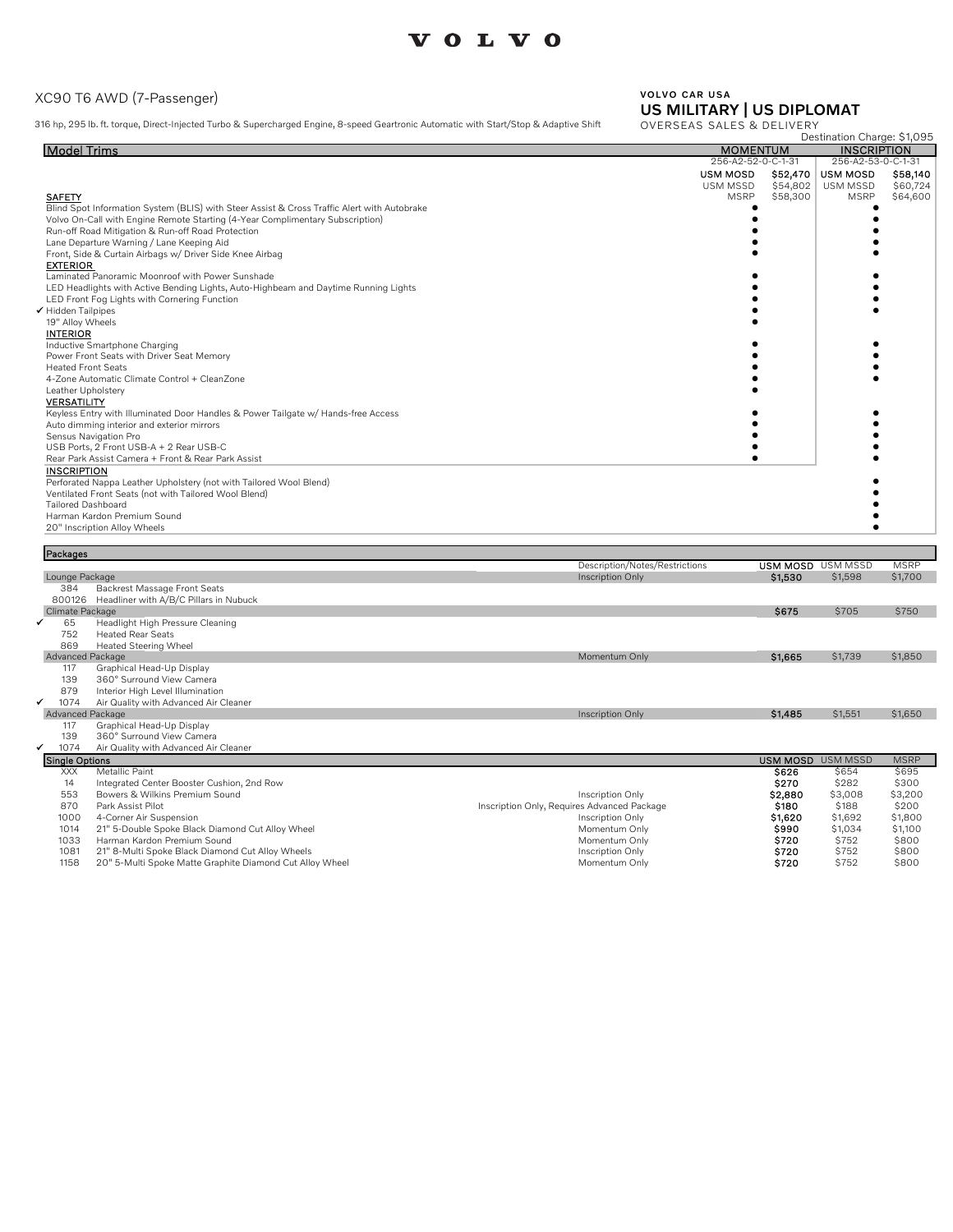#### XC90 T6 AWD (6-Passenger)

316 hp, 295 lb. ft. torque, Direct-Injected Turbo & Supercharged Engine, 8-speed Geartronic Automatic with Start/Stop & Adaptive Shift

## VOLVO CAR USA US MILITARY | US DIPLOMAT

Destination Charge: \$1,095 OVERSEAS SALES & DELIVERY

| <b>Model Trims</b>                                                                          |                    | <b>MOMENTUM</b> |                    | <b>INSCRIPTION</b> |
|---------------------------------------------------------------------------------------------|--------------------|-----------------|--------------------|--------------------|
|                                                                                             | 256-A2-S2-0-C-1-31 |                 | 256-A2-S3-0-C-1-31 |                    |
|                                                                                             | <b>USM MOSD</b>    | \$52,920        | <b>USM MOSD</b>    | \$58,590           |
|                                                                                             | USM MSSD           | \$55,272        | <b>USM MSSD</b>    | \$61,194           |
| <b>SAFETY</b>                                                                               | <b>MSRP</b>        | \$58,800        | <b>MSRP</b>        | \$65,100           |
| Blind Spot Information System (BLIS) with Steer Assist & Cross Traffic Alert with Autobrake |                    |                 |                    |                    |
| Volvo On-Call with Engine Remote Starting (4-Year Complimentary Subscription)               |                    |                 |                    |                    |
| Run-off Road Mitigation & Run-off Road Protection                                           |                    |                 |                    |                    |
| Lane Departure Warning / Lane Keeping Aid                                                   |                    |                 |                    |                    |
| Front, Side & Curtain Airbags w/ Driver Side Knee Airbag                                    |                    |                 |                    |                    |
| <b>EXTERIOR</b>                                                                             |                    |                 |                    |                    |
| Laminated Panoramic Moonroof with Power Sunshade                                            |                    |                 |                    |                    |
| LED Headlights with Active Bending Lights, Auto-Highbeam and Daytime Running Lights         |                    |                 |                    |                    |
| LED Front Fog Lights with Cornering Function                                                |                    |                 |                    |                    |
| ✔ Hidden Tailpipes                                                                          |                    |                 |                    |                    |
| 19" Alloy Wheels                                                                            |                    |                 |                    |                    |
| <b>INTERIOR</b>                                                                             |                    |                 |                    |                    |
| Inductive Smartphone Charging                                                               |                    |                 |                    |                    |
| Power Front Seats with Driver Seat Memory                                                   |                    |                 |                    |                    |
| <b>Heated Front Seats</b>                                                                   |                    |                 |                    |                    |
| 4-Zone Automatic Climate Control + CleanZone                                                |                    |                 |                    |                    |
| Leather Upholstery                                                                          |                    |                 |                    |                    |
| <b>VERSATILITY</b>                                                                          |                    |                 |                    |                    |
| Keyless Entry with Illuminated Door Handles & Power Tailgate w/ Hands-free Access           |                    |                 |                    |                    |
| Auto dimming interior and exterior mirrors                                                  |                    |                 |                    |                    |
| Sensus Navigation Pro                                                                       |                    |                 |                    |                    |
| USB Ports, 2 Front USB-A + 2 Rear USB-C                                                     |                    |                 |                    |                    |
| Rear Park Assist Camera + Front & Rear Park Assist                                          |                    |                 |                    |                    |
| <b>INSCRIPTION</b>                                                                          |                    |                 |                    |                    |
| Perforated Nappa Leather Upholstery (not with Tailored Wool Blend)                          |                    |                 |                    |                    |
| Ventilated Front Seats (not with Tailored Wool Blend)                                       |                    |                 |                    |                    |
| <b>Tailored Dashboard</b>                                                                   |                    |                 |                    |                    |
| Harman Kardon Premium Sound                                                                 |                    |                 |                    |                    |
| 20" Inscription Alloy Wheels                                                                |                    |                 |                    |                    |

| Packages              |                                                          |                                             |                 |                 |             |
|-----------------------|----------------------------------------------------------|---------------------------------------------|-----------------|-----------------|-------------|
|                       |                                                          | Description/Notes/Restrictions              | <b>USM MOSD</b> | <b>USM MSSD</b> | <b>MSRP</b> |
|                       | Lounge Package                                           | Inscription Only                            | \$1,530         | \$1,598         | \$1,700     |
| 384                   | Backrest Massage Front Seats                             |                                             |                 |                 |             |
| 800126                | Headliner with A/B/C Pillars in Nubuck                   |                                             |                 |                 |             |
|                       | Climate Package                                          |                                             | <b>S675</b>     | \$705           | \$750       |
| ✓<br>65               | Headlight High Pressure Cleaning                         |                                             |                 |                 |             |
| 752                   | <b>Heated Rear Seats</b>                                 |                                             |                 |                 |             |
| 869                   | Heated Steering Wheel                                    |                                             |                 |                 |             |
|                       | Advanced Package                                         | Momentum Only                               | \$1,665         | \$1,739         | \$1,850     |
| 117                   |                                                          |                                             |                 |                 |             |
| 139                   | 360° Surround View Camera                                |                                             |                 |                 |             |
| 879<br>✔              | Interior High Level Illumination                         |                                             |                 |                 |             |
| 1074                  | Air Quality with Advanced Air Cleaner                    |                                             |                 |                 |             |
| 117                   | Advanced Package                                         | <b>Inscription Only</b>                     | \$1,485         | \$1,551         | \$1,650     |
| 139                   | Graphical Head-Up Display<br>360° Surround View Camera   |                                             |                 |                 |             |
| ✔<br>1074             | Air Quality with Advanced Air Cleaner                    |                                             |                 |                 |             |
| <b>Single Options</b> |                                                          |                                             | <b>USM MOSD</b> | <b>USM MSSD</b> | <b>MSRP</b> |
| <b>XXX</b>            | Metallic Paint                                           |                                             | \$626           | \$654           | \$695       |
| 553                   | Bowers & Wilkins Premium Sound                           | Inscription Only                            | \$2,880         | \$3,008         | \$3,200     |
| 870                   | Park Assist Pilot                                        | Inscription Only, Requires Advanced Package | \$180           | \$188           | \$200       |
| 1000                  | 4-Corner Air Suspension                                  | Inscription Only                            | \$1,620         | \$1,692         | \$1,800     |
| 1014                  | 21" 5-Double Spoke Black Diamond Cut Alloy Wheel         | Momentum Only                               | \$990           | \$1,034         | \$1,100     |
| 1033                  | Harman Kardon Premium Sound                              | Momentum Only                               | \$720           | \$752           | \$800       |
| 1081                  | 21" 8-Multi Spoke Black Diamond Cut Alloy Wheels         | Inscription Only                            | \$720           | \$752           | \$800       |
| 1158                  | 20" 5-Multi Spoke Matte Graphite Diamond Cut Alloy Wheel | Momentum Only                               | \$720           | \$752           | \$800       |
|                       |                                                          |                                             |                 |                 |             |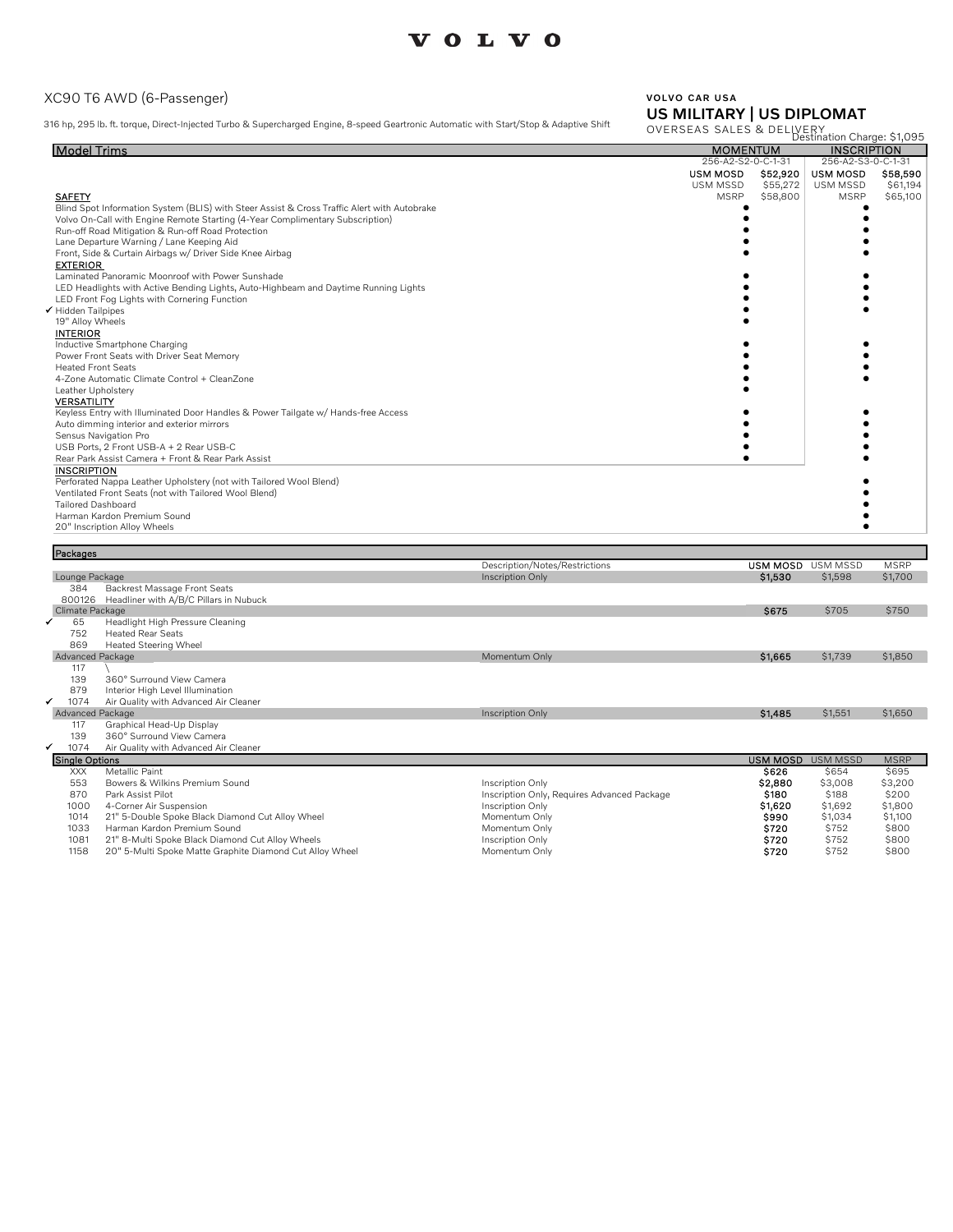#### XC90 Recharge Plug-In Hybrid T8 eAWD Extended Range

#### VOLVO CAR USA US MILITARY | US DIPLOMAT

312 hp Direct-Injected Turbo & Supercharged Engine with 143 hp electric motor, 8-speed Geartronic Automatic with Start/Stop & Ada

| 312 hp Direct-Injected Turbo&Supercharged Engine with 143 hp electric motor, 8-speed Geartronic Automatic with Start/Stop&Adaptive ShttvERSEAS SALES&DELIVERY |                                                                                   |                      | Destination Charge: \$1,095 |                      |
|---------------------------------------------------------------------------------------------------------------------------------------------------------------|-----------------------------------------------------------------------------------|----------------------|-----------------------------|----------------------|
| <b>Model Trims</b>                                                                                                                                            | <b>INSCRIPTION EXPRESSION</b><br><b>R-DESIGN</b>                                  |                      | <b>INSCRIPTION</b>          |                      |
|                                                                                                                                                               | 256-H6-H2-0-D-1-31<br>256-H6-V7-0-D-1-31                                          |                      | 256-H6-H3-0-D-1-31          |                      |
|                                                                                                                                                               | <b>USM MOSD</b><br><b>USM MOSD</b><br>\$59,220                                    | \$64,350             | <b>USM MOSD</b>             | \$64,890             |
| <b>SAFETY</b>                                                                                                                                                 | \$61,852<br>USM MSSD<br><b>USM MSSD</b><br><b>MSRP</b><br><b>MSRP</b><br>\$65,800 | \$67,210<br>\$71,500 | USM MSSD<br><b>MSRP</b>     | \$67,774<br>\$72,100 |
| Blind Spot Information System (BLIS) with Steer Assist & Cross Traffic Alert with Autobrake                                                                   |                                                                                   |                      |                             |                      |
| Volvo On-Call with Engine Remote Starting (4-Year Complimentary Subscription)                                                                                 |                                                                                   |                      |                             |                      |
| Run-off Road Mitigation & Run-off Road Protection                                                                                                             |                                                                                   |                      |                             |                      |
| Lane Departure Warning / Lane Keeping Aid                                                                                                                     |                                                                                   |                      |                             |                      |
| Front, Side & Curtain Airbags w/ Driver Side Knee Airbag                                                                                                      |                                                                                   |                      |                             |                      |
| <b>EXTERIOR</b>                                                                                                                                               |                                                                                   |                      |                             |                      |
| Laminated Panoramic Moonroof with Power Sunshade                                                                                                              |                                                                                   |                      |                             |                      |
| LED Headlights with Active Bending Lights, Auto-Highbeam and Daytime Running Lights                                                                           |                                                                                   |                      |                             |                      |
| Hidden Tailpipes                                                                                                                                              |                                                                                   |                      |                             |                      |
| 19" Alloy Wheels<br><b>INTERIOR</b>                                                                                                                           |                                                                                   |                      |                             |                      |
| Inductive Smartphone Charging                                                                                                                                 |                                                                                   |                      |                             |                      |
| Power Front Seats with Driver Seat Memory                                                                                                                     |                                                                                   |                      |                             |                      |
| <b>Heated Front Seats</b>                                                                                                                                     |                                                                                   |                      |                             |                      |
| 4-Zone Automatic Climate Control + CleanZone                                                                                                                  |                                                                                   |                      |                             |                      |
| Leather Upholstery                                                                                                                                            |                                                                                   |                      |                             |                      |
| <b>VERSATILITY</b>                                                                                                                                            |                                                                                   |                      |                             |                      |
| Keyless Entry with Illuminated Door Handles & Power Tailgate w/ Hands-free Access                                                                             |                                                                                   |                      |                             |                      |
| Auto dimming interior and exterior mirrors                                                                                                                    |                                                                                   |                      |                             |                      |
| Sensus Navigation Pro                                                                                                                                         |                                                                                   |                      |                             |                      |
| USB Ports, 2 Front USB-A + 2 Rear USB-C                                                                                                                       |                                                                                   |                      |                             |                      |
| Rear Park Assist Camera + Front & Rear Park Assist                                                                                                            |                                                                                   |                      |                             |                      |
| <b>R-DESIGN</b>                                                                                                                                               |                                                                                   |                      |                             |                      |
| R-Design High-Gloss Black Window Trim and Mirror Caps<br>R-Design Nappa Leather or Nappa/Leatherette/Nubuck Upholstery Seating Surfaces with Sport Seats      |                                                                                   |                      |                             |                      |
| <b>Tailored Dashboard</b>                                                                                                                                     |                                                                                   |                      |                             |                      |
| Harman Kardon Premium Sound                                                                                                                                   |                                                                                   |                      |                             |                      |
| 20" R-Design Alloy Wheels                                                                                                                                     |                                                                                   |                      |                             |                      |
| <b>INSCRIPTION</b>                                                                                                                                            |                                                                                   |                      |                             |                      |
| Perforated Nappa Leather Upholstery (not with Tailored Wool Blend)                                                                                            |                                                                                   |                      |                             |                      |
| Ventilated Front Seats (not with Tailored Wool Blend)                                                                                                         |                                                                                   |                      |                             |                      |
| <b>Tailored Dashboard</b>                                                                                                                                     |                                                                                   |                      |                             |                      |
| Harman Kardon Premium Sound                                                                                                                                   |                                                                                   |                      |                             |                      |
| 20" Inscription Alloy Wheels                                                                                                                                  |                                                                                   |                      |                             |                      |
| Packages                                                                                                                                                      |                                                                                   |                      |                             |                      |
|                                                                                                                                                               | Description/Notes/Restrictions                                                    |                      | <b>USM MOSD USM MSSD</b>    | <b>MSRP</b>          |
| Lounge Package                                                                                                                                                | Inscription Only                                                                  | \$1,530              | \$1,598                     | \$1,700              |
| Backrest Massage Front Seats<br>384                                                                                                                           |                                                                                   |                      |                             |                      |
| 800126 Headliner with A/B/C Pillars in Nubuck                                                                                                                 |                                                                                   |                      |                             |                      |
| Climate Pac\                                                                                                                                                  |                                                                                   | \$675                | \$705                       | \$750                |
| 65<br>Headlight High Pressure Cleaning                                                                                                                        |                                                                                   |                      |                             |                      |
| 752<br><b>Heated Rear Seats</b>                                                                                                                               |                                                                                   |                      |                             |                      |
| 869<br><b>Heated Steering Wheel</b>                                                                                                                           |                                                                                   |                      |                             |                      |
| <b>Advanced Package</b>                                                                                                                                       | Inscription Expression Only                                                       | \$1,665              | \$1,739                     | \$1,850              |
| Graphical Head-Up Display<br>117                                                                                                                              |                                                                                   |                      |                             |                      |
| 139<br>360° Surround View Camera<br>879                                                                                                                       |                                                                                   |                      |                             |                      |
| Interior High Level Illumination<br>1074<br>Air Quality with Advanced Air Cleaner                                                                             |                                                                                   |                      |                             |                      |
| Advanced Package                                                                                                                                              | R-Design / Inscription Only                                                       | <b>S1.485</b>        | \$1,551                     | \$1,650              |
| Graphical Head-Up Display<br>117                                                                                                                              |                                                                                   |                      |                             |                      |
| 139<br>360° Surround View Camera                                                                                                                              |                                                                                   |                      |                             |                      |
| 1074<br>Air Quality with Advanced Air Cleaner                                                                                                                 |                                                                                   |                      |                             |                      |
| <b>Single Options</b>                                                                                                                                         |                                                                                   |                      | <b>USM MOSD USM MSSD</b>    | <b>MSRP</b>          |
| <b>XXX</b><br>Metallic Paint                                                                                                                                  |                                                                                   | \$626                | \$654                       | \$695                |
| 14<br>Integrated Center Booster Cushion, 2nd Row                                                                                                              |                                                                                   | \$270                | \$282                       | \$300                |
| 553<br>Bowers & Wilkins Premium Sound                                                                                                                         | R-Design / Inscription Only                                                       | \$2,880              | \$3,008                     | \$3,200              |
| Park Assist Pilot<br>870                                                                                                                                      | R-Design / Inscription Only, Requires Advanced Packa                              | \$180                | \$188                       | \$200                |
| 1000<br>4-Corner Air Suspension                                                                                                                               | R-Design / Inscription Only                                                       | \$1,620              | \$1,692                     | \$1,800              |
| 1033<br>Harman Kardon Premium Sound                                                                                                                           | Inscription Expression Only                                                       | <b>S720</b>          | \$752                       | \$800                |
| 1081<br>21" 8-Multi Spoke Black Diamond Cut Alloy Wheels                                                                                                      | Inscription Only                                                                  | \$720                | \$752                       | \$800                |

- 
-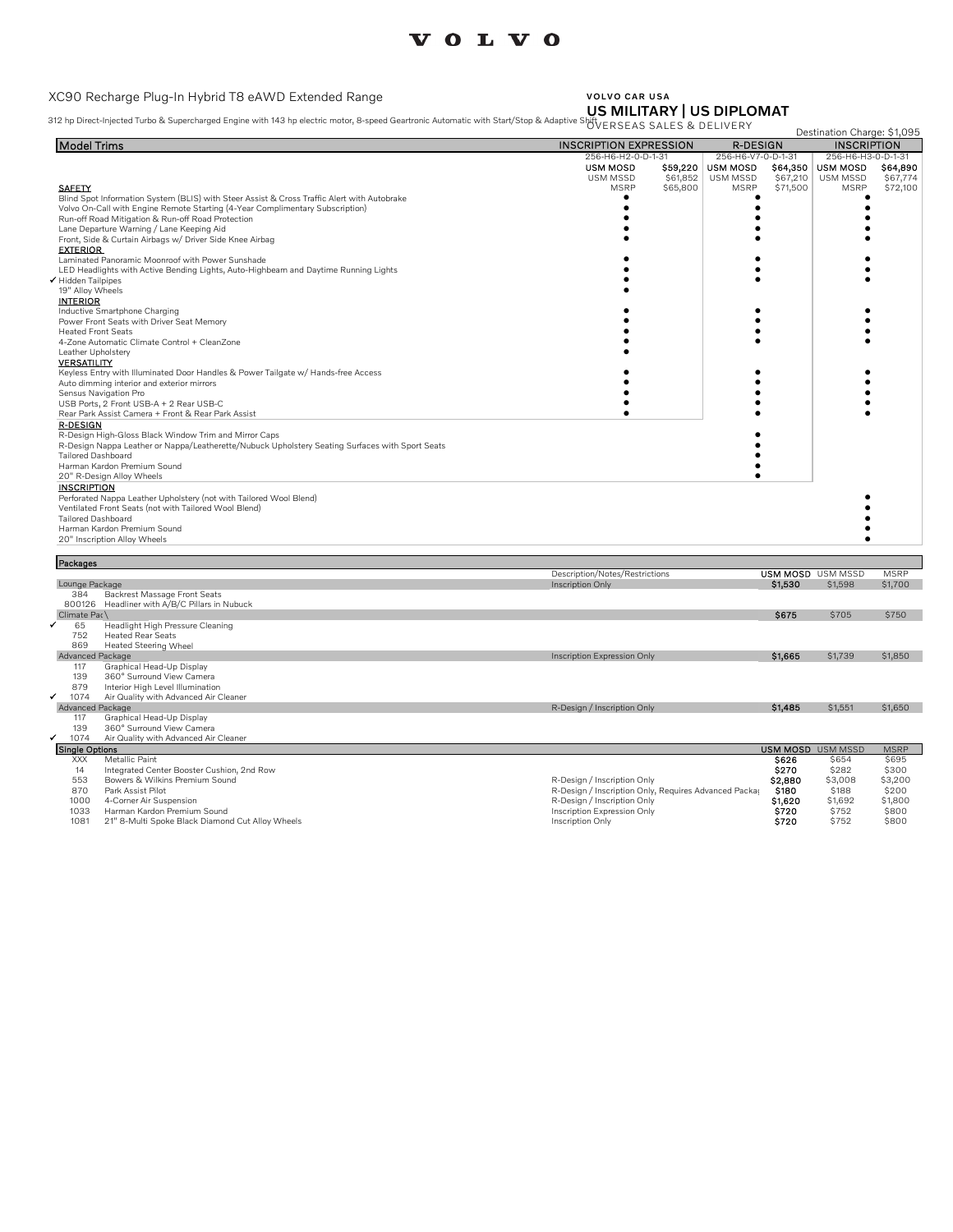### XC90 Recharge Plug-In Hybrid T8 eAWD

# VOLVO CAR USA US MILITARY | US DIPLOMAT

313 hp Direct-Injected Turbo & Supercharged Engine with 87 hp electric motor, 8-speed Geartronic Automatic with Start/Stop & Adaptive Shift

|                                                                                                 |                                    |                      |                                       |                      | Destination Charge: \$1,095<br><b>INSCRIPTION</b> |                      |
|-------------------------------------------------------------------------------------------------|------------------------------------|----------------------|---------------------------------------|----------------------|---------------------------------------------------|----------------------|
| <b>Model Trims</b>                                                                              | <b>INSCRIPTION EXPRESSION</b>      |                      | <b>R-DESIGN</b><br>256-H6-H2-0-D-1-31 |                      |                                                   |                      |
|                                                                                                 | 256-H6-H2-0-D-1-31                 |                      |                                       |                      | 256-H6-H3-0-D-1-31                                |                      |
|                                                                                                 | <b>USM MOSD</b><br><b>USM MSSD</b> | \$58,320<br>\$60,912 | <b>USM MOSD</b><br>USM MSSD           | \$63,450<br>\$66,270 | <b>USM MOSD</b><br>USM MSSD                       | \$63,990<br>\$66,834 |
| <b>SAFETY</b>                                                                                   | <b>MSRP</b>                        | \$64,800             | <b>MSRP</b>                           | \$70,500             | <b>MSRP</b>                                       | \$71,100             |
| Blind Spot Information System (BLIS) with Steer Assist & Cross Traffic Alert with Autobrake     |                                    |                      |                                       |                      |                                                   |                      |
| Volvo On-Call with Engine Remote Starting (4-Year Complimentary Subscription)                   |                                    |                      |                                       |                      |                                                   |                      |
| Run-off Road Mitigation & Run-off Road Protection                                               |                                    |                      |                                       |                      |                                                   |                      |
| Lane Departure Warning / Lane Keeping Aid                                                       |                                    |                      |                                       |                      |                                                   |                      |
| Front, Side & Curtain Airbags w/ Driver Side Knee Airbag                                        |                                    |                      |                                       |                      |                                                   |                      |
| <b>EXTERIOR</b>                                                                                 |                                    |                      |                                       |                      |                                                   |                      |
| Laminated Panoramic Moonroof with Power Sunshade                                                |                                    |                      |                                       |                      |                                                   |                      |
| LED Headlights with Active Bending Lights, Auto-Highbeam and Daytime Running Lights             |                                    |                      |                                       |                      |                                                   |                      |
| Hidden Tailpipes                                                                                |                                    |                      |                                       |                      |                                                   |                      |
| 19" Alloy Wheels                                                                                |                                    |                      |                                       |                      |                                                   |                      |
| <b>INTERIOR</b>                                                                                 |                                    |                      |                                       |                      |                                                   |                      |
| Inductive Smartphone Charging                                                                   |                                    |                      |                                       |                      |                                                   |                      |
| Power Front Seats with Driver Seat Memory                                                       |                                    |                      |                                       |                      |                                                   |                      |
| <b>Heated Front Seats</b>                                                                       |                                    |                      |                                       |                      |                                                   |                      |
| 4-Zone Automatic Climate Control + CleanZone                                                    |                                    |                      |                                       |                      |                                                   |                      |
| Leather Upholstery                                                                              |                                    |                      |                                       |                      |                                                   |                      |
| <b>VERSATILITY</b>                                                                              |                                    |                      |                                       |                      |                                                   |                      |
| Keyless Entry with Illuminated Door Handles & Power Tailgate w/ Hands-free Access               |                                    |                      |                                       |                      |                                                   |                      |
| Auto dimming interior and exterior mirrors                                                      |                                    |                      |                                       |                      |                                                   |                      |
| Sensus Navigation Pro                                                                           |                                    |                      |                                       |                      |                                                   |                      |
| USB Ports, 2 Front USB-A + 2 Rear USB-C                                                         |                                    |                      |                                       |                      |                                                   |                      |
| Rear Park Assist Camera + Front & Rear Park Assist                                              |                                    |                      |                                       |                      |                                                   |                      |
| <b>R-DESIGN</b>                                                                                 |                                    |                      |                                       |                      |                                                   |                      |
| R-Design High-Gloss Black Window Trim and Mirror Caps                                           |                                    |                      |                                       |                      |                                                   |                      |
| R-Design Nappa Leather or Nappa/Leatherette/Nubuck Upholstery Seating Surfaces with Sport Seats |                                    |                      |                                       |                      |                                                   |                      |
| <b>Tailored Dashboard</b>                                                                       |                                    |                      |                                       |                      |                                                   |                      |
| Harman Kardon Premium Sound                                                                     |                                    |                      |                                       |                      |                                                   |                      |
| 20" R-Design Alloy Wheels                                                                       |                                    |                      |                                       |                      |                                                   |                      |
| <b>INSCRIPTION</b>                                                                              |                                    |                      |                                       |                      |                                                   |                      |
| Perforated Nappa Leather Upholstery (not with Tailored Wool Blend)                              |                                    |                      |                                       |                      |                                                   |                      |
| Ventilated Front Seats (not with Tailored Wool Blend)                                           |                                    |                      |                                       |                      |                                                   |                      |
| <b>Tailored Dashboard</b>                                                                       |                                    |                      |                                       |                      |                                                   |                      |
| Harman Kardon Premium Sound                                                                     |                                    |                      |                                       |                      |                                                   |                      |
|                                                                                                 |                                    |                      |                                       |                      |                                                   |                      |
| 20" Inscription Alloy Wheels                                                                    |                                    |                      |                                       |                      |                                                   |                      |
| Packages                                                                                        |                                    |                      |                                       |                      |                                                   |                      |
|                                                                                                 | Description/Notes/Restrictions     |                      |                                       |                      | <b>USM MOSD</b> USM MSSD                          | <b>MSRP</b>          |
| Lounge Package                                                                                  | Inscription Only                   |                      |                                       | \$1,530              | \$1,598                                           | \$1,700              |
| 384<br>Backrest Massage Front Seats                                                             |                                    |                      |                                       |                      |                                                   |                      |
| 800126 Headliner with A/B/C Pillars in Nubuck                                                   |                                    |                      |                                       |                      |                                                   |                      |
| Climate Pac\                                                                                    |                                    |                      |                                       | \$675                | \$705                                             | \$750                |
| 65<br>Headlight High Pressure Cleaning                                                          |                                    |                      |                                       |                      |                                                   |                      |
| 752<br><b>Heated Rear Seats</b>                                                                 |                                    |                      |                                       |                      |                                                   |                      |
| 869<br>Heated Steering Wheel                                                                    |                                    |                      |                                       |                      |                                                   |                      |
| <b>Advanced Package</b>                                                                         | Inscription Expression Only        |                      |                                       | \$1,665              | \$1,739                                           | \$1,850              |
| 117<br>Graphical Head-Up Display                                                                |                                    |                      |                                       |                      |                                                   |                      |
| 139<br>360° Surround View Camera                                                                |                                    |                      |                                       |                      |                                                   |                      |
| 879<br>Interior High Level Illumination                                                         |                                    |                      |                                       |                      |                                                   |                      |
| Air Quality with Advanced Air Cleaner<br>✔<br>1074                                              |                                    |                      |                                       |                      |                                                   |                      |
| Advanced Package                                                                                | R-Design / Inscription Only        |                      |                                       | \$1,485              | \$1,551                                           | \$1,650              |
| 117<br>Graphical Head-Up Display                                                                |                                    |                      |                                       |                      |                                                   |                      |
| 139<br>360° Surround View Camera                                                                |                                    |                      |                                       |                      |                                                   |                      |
| 1074<br>Air Quality with Advanced Air Cleaner                                                   |                                    |                      |                                       |                      |                                                   |                      |
| <b>Single Options</b>                                                                           |                                    |                      |                                       |                      | <b>USM MOSD USM MSSD</b>                          | <b>MSRP</b>          |
| Metallic Paint<br><b>XXX</b>                                                                    |                                    |                      |                                       | \$626                | \$654                                             | \$695                |
| Integrated Center Booster Cushion, 2nd Pow<br>11                                                |                                    |                      |                                       | 4070                 | CORO                                              | <b>CROO</b>          |

| $\sim$ | $V = 0.01111$ 0.11.11                            |                                                       | - - - - | マロンサ    | JUJJ    |
|--------|--------------------------------------------------|-------------------------------------------------------|---------|---------|---------|
| 14     | Integrated Center Booster Cushion, 2nd Row       |                                                       | \$270   | \$282   | \$300   |
| 553    | Bowers & Wilkins Premium Sound                   | R-Design / Inscription Only                           | \$2,880 | \$3,008 | \$3,200 |
| 870    | Park Assist Pilot                                | R-Design / Inscription Only, Requires Advanced Packar | \$180   | \$188   | \$200   |
| 1000   | 4-Corner Air Suspension                          | R-Design / Inscription Only                           | \$1.620 | \$1,692 | \$1,800 |
| 1033   | Harman Kardon Premium Sound                      | Inscription Expression Only                           | \$720   | \$752   | \$800   |
| 1081   | 21" 8-Multi Spoke Black Diamond Cut Alloy Wheels | Inscription Only                                      | \$720   | \$752   | \$800   |
|        |                                                  |                                                       |         |         |         |